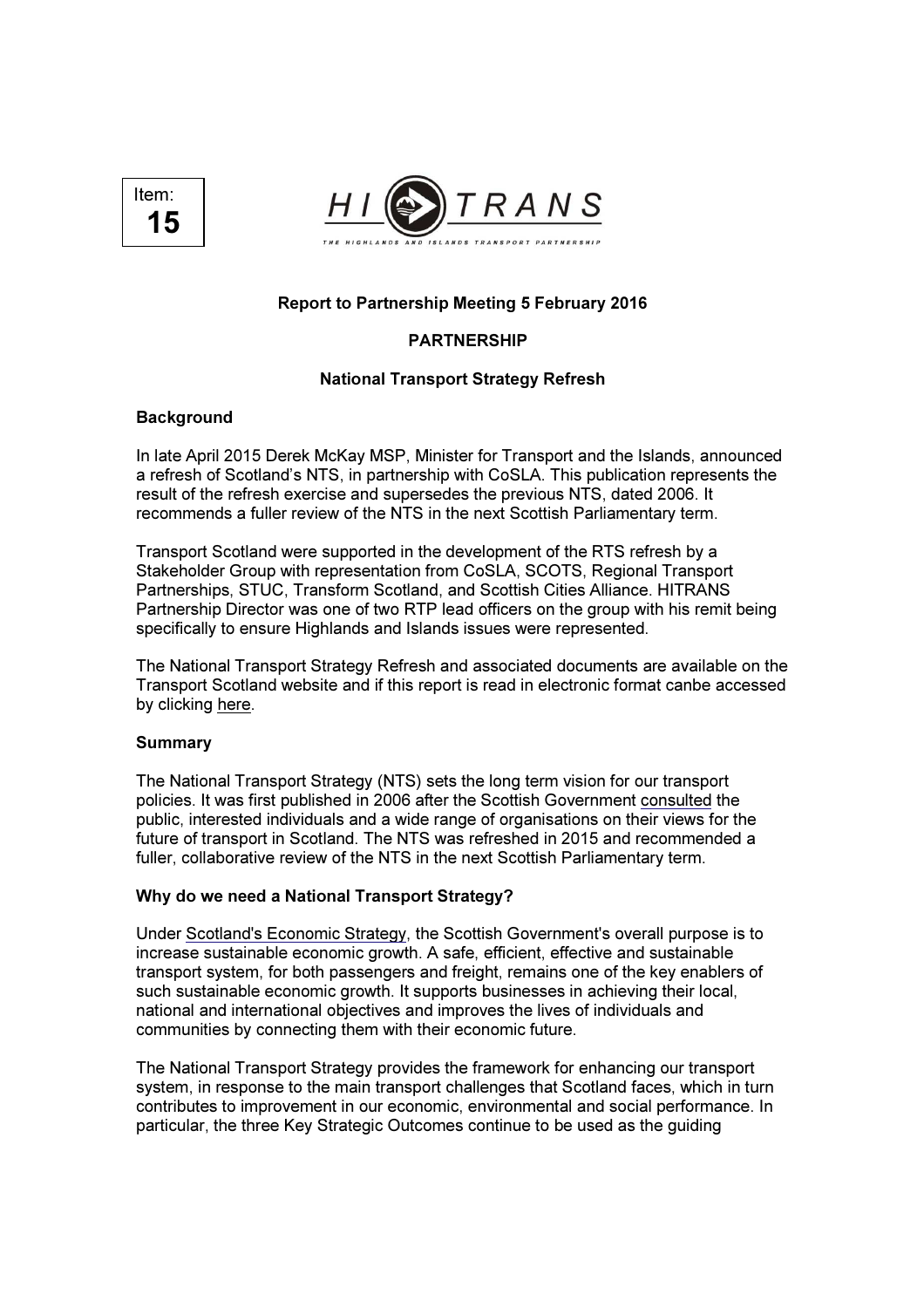principles at national, regional and local level when developing strategy and prioritising resources.

### What does the National Transport Strategy do?

The NTS introduced three key strategic outcomes, which are:

- Improved journey times and connections between our cities and towns and our global markets to tackle congestion and lack of integration and connections in transport
- Reduced emissions to tackle climate change, air quality, health improvement
- Improved quality, accessibility and affordability of transport, to give choice of public transport, better quality services and value for money, or alternative to car

These outcomes feed directly into the five Strategic Objectives, providing a basis on which to develop policies, decide how to invest resources to maximum effect, and measure the effect of our work.

Links to the refreshed NTS and its supporting documents can be found below:

- National Transport Strategy Main Document
- NTS Refresh Record of Engagement and Consultation
- NTS Refresh Table of Delivery Against 2006 Commitments
- NTS Refresh Transport Statistics

#### Delivery plan

The NTS Delivery Plan is a working document that sets out all of the planned actions Transport Scotland are taking within the context of the National Performance Framework to support the Purpose of the Scottish Government.

The Delivery Plan is periodically updated to reflect significant developments and track progress against planned actions towards delivering transport-related National Outcomes and meeting the objectives of the National Transport Strategy.

A full version of the latest NTS Delivery Plan is available. A table of Delivery Against 2006 NTS Commitments has been published alongside the "refreshed" NTS.

## Carbon Account for Transport (CAT)

The Carbon Account for Transport meets a commitment contained in the published National Transport Strategy.

It helps us to take decisions and develop actions to meet the targets in the Climate Change (Scotland) Act 2009, by providing a structure for monitoring and reviewing our progress towards achieving the 'reduced emissions' Strategic Outcome for transport.

It does this by presenting, in one place, assessments of all Scottish Government transport policies and projects that are expected to have significant positive or negative impacts on overall carbon emissions. A full version of the Carbon Account for Transport is available by clicking on the underlined text if reading electronically.